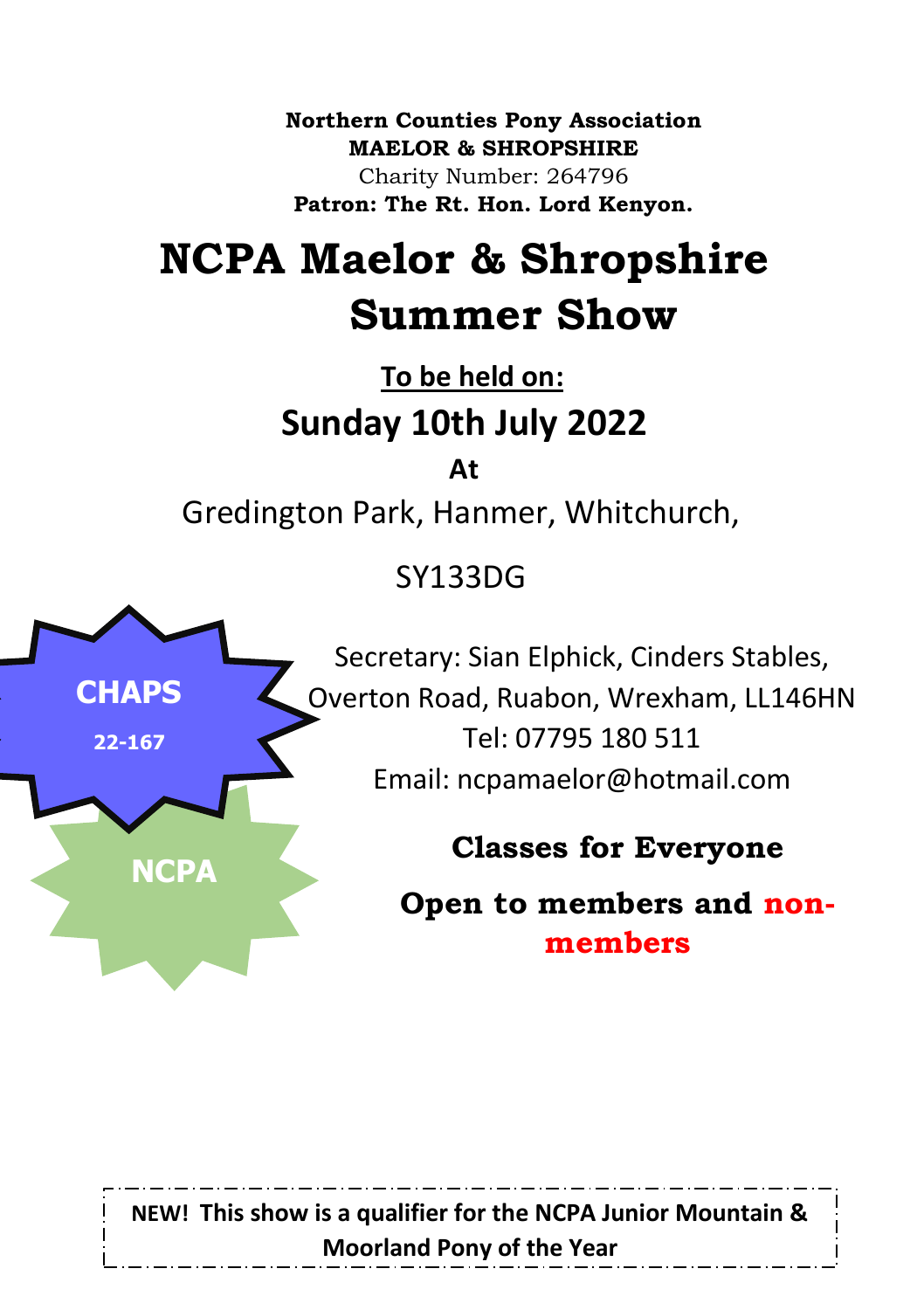**NCPA PONY OF THE YEAR SHOW: To be held on September 4 th 2022. The FIRST THREE Prize-winners in appropriate classes will qualify. N.C.P.A. ROSETTES: will be awarded to the highest placed N.C.P.A Registered Animal in classes marked R. Red Armband to be worn and Pink card to be produced. Star Rosettes will be awarded to the highest placed member in classes marked with \*.**

**CLWYD WELSH PONY & COB MEMBERS ROSETTES Members MUST wear their Official Armband and Produce their Membership Cards in the Ring for the Judge to sign. Classes marked with a C.**

**WELSH PONY & COB SOC. Bronze Medals for section A,B,C,D WELSH GELDING INCENTIVE SCHEME IN HAND: SARUM INVESTMENTS. Overall Gelding Champion & Reserve to be competed for by the highest geldings from each appropriate class within Sections A,B,C,D. Your personal data**

**Exhibitor you will need to provide the WPCS with certain personal information relating to you. Your privacy is extremely important to WPCS, so we want you to know exactly how we will use that personal information. Our full privacy notice setting out detailed information about matters such as what personal information we use, for what purpose we use it, what our legal basis for doing so is and who we share your personal information with, can be viewed on our website http://wpcs.uk.com/ If you would prefer to see a hard copy of our privacy notice, please ask a member of WPCS staff to provide you with the same.**

**CHAPS. This show is affiliated to the Coloured Horse & Pony Soc.(UK).Affil.no.22-167. Both owner & rider/exhibitor need not be a member of CHAPS (UK) nor must the horse or pony be registered with CHAPS (UK) to compete. Members to apply in writing/email to CHAPS (UK) for appropriate qualifier card. These classes are also qualifiers for Ponies (UK) Summer Champs. Please refer to Chaps Handbook. The CHAPS (UK) Championship show will be held on August 11 th – 13th 2022. Members to apply in writing to CHAPS (UK) for rulings. All stallions 4yrs and over Must be graded with CHAPS (UK). All stallions must wear Stallion ID Discs in the ring without exception. Classes are qualifiers for CHAPS (UK) .For full rulings and info on competition/qualification please refer to the CHAPS (UK) Members Handbook or visi[t http://www.chapsuk.com](http://www.chapsuk.com/) for rulings.**

**This Show offers qualification for THE NATIONAL WELSH CHAMPIONSHIP SHOW. 7th August 2022. 3 Counties Showground, Malvern. See Welsh Medal Sections for qualification details. Qualifiers will be directly contacted after this show with details of qualification and entry details. For Show Details and Schedule see our Facebook page or nationalwelshshow.co.uk**

- 1. The organisers and show committee will take any necessary precautions to ensure the Health and Safety of persons on the showground. It is a condition of entry to the showground that all persons will act on any instructions given to them by the show committee, in so far that it can affect health and safety of all. All competitors must take due regard to section 7 of the Health and Safety Act and have due regard for the safety of others. The committee of NCPA Maelor & Shropshire accept no responsibility for loss, injury or damage to any person or their property whilst on the showground car parks or approaches. All entries are subject to these conditions
- 2. In the event of cancellation, a £2.00 levy will be deducted from each entry otherwise No Entry Fee will be refunded.
- 3. Exhibitors are advised to have public liability insurance when competing at NCPA Maelor & Shropshire events.
- 4. The committee reserves the right to cancel, amalgamate or divide any class should entries warrant. The committee reserves the right to refuse entry without giving a reason.
- 5. An exhibitor may not exhibit a pony bred, sold, leased or produced by the judge, their immediate family or their employer.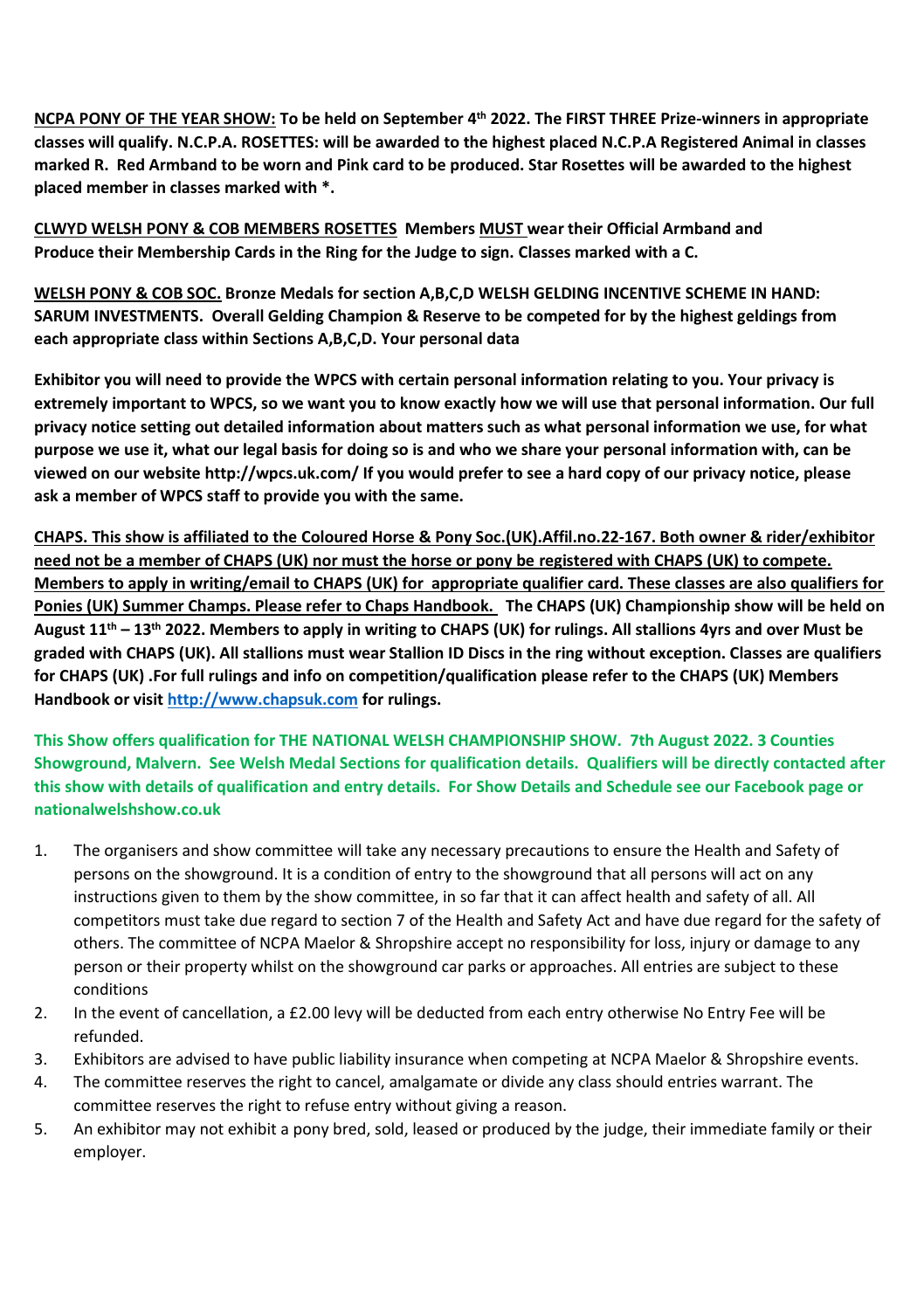- 6. Objections. Any objection has to be made in writing to the secretary with a deposit of £10 cash which will be returned if the objection is upheld. All objections must be made within 15 minutes of the class taking place.
- 7. All stallions and colts must be handled by a person over 14 years of age and be adequately bitted and under control.
- 8. Show canes and whips must not be more than 30 inches long.
- 9. All riders must wear hats which comply to; **PAS 015; VG1; ASTM F1163 04a onwards; SNELL E2001; AS/NZS 3838 2003 onwards. Accredited while mounted, whether exhibiting or not.**
- 10. Lead Rein Classes. Ponies to be shown in snaffle bridles and the lead-rein to be attached to the nose-band on which it must remain whilst the pony is in the ring. Whilst in the ring the pony must be led at all times.
- 11. First Ridden Classes. Ponies to be shown in a suitable bridle, no cantering allowed except for individual show.
- 12. Foals must accompany mares in the rind and be at least 3 weeks old or NPS classes 4 weeks old on the day of the show.
- 13. Mountain & Moorland ponies must be shown in natural state.
- 14. All exhibitors must be wearing the allocated number for the exhibit when entering the ring. Handlers and grooms must be appropriately dressed.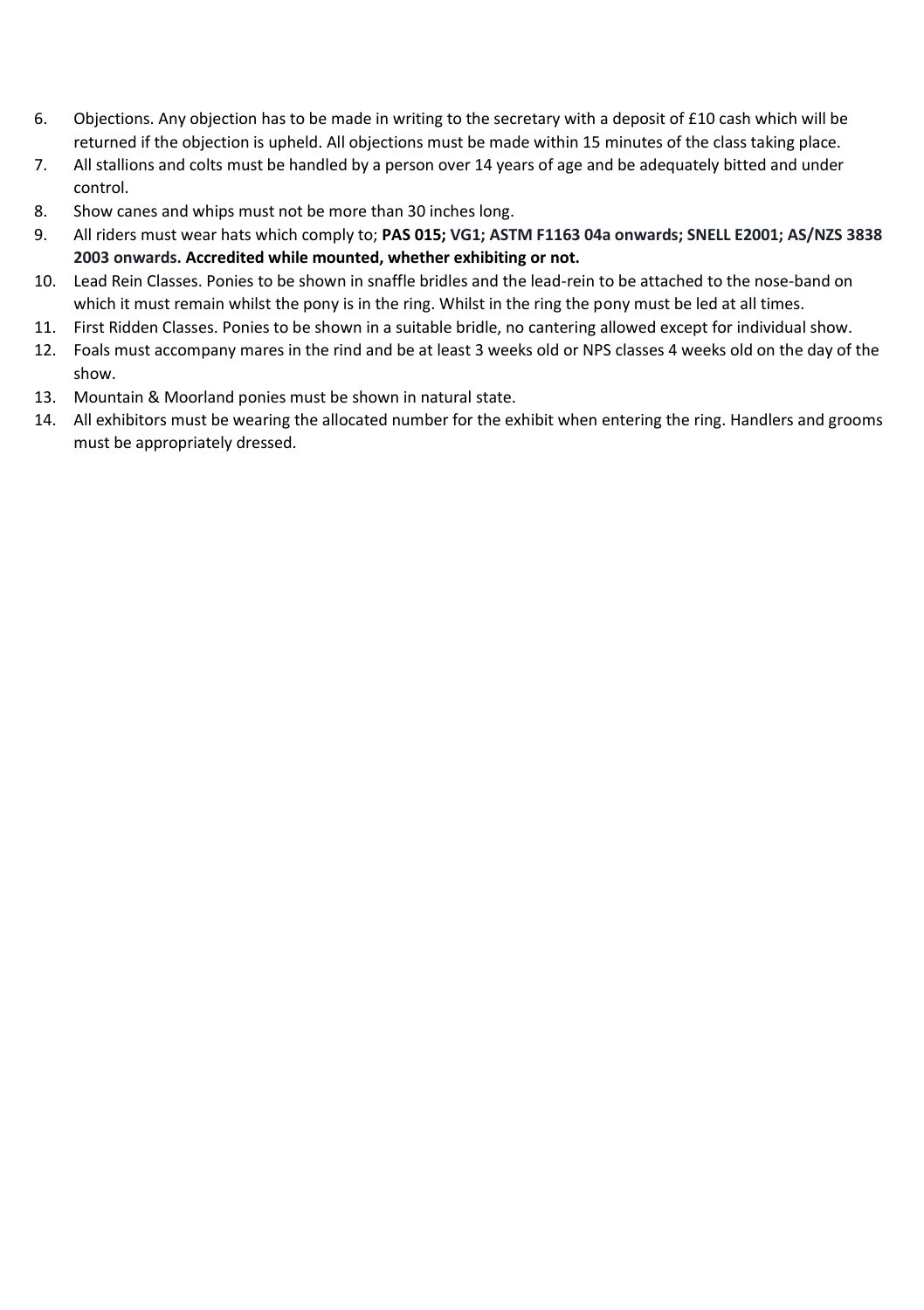#### **Ring One**

# **9AM Judge: J Harvey Brooke Rankin Ridden NCPA/ Unaffiliated**

- **Class 1 Ridden Hunter:** Mare or Gelding 4yrs & over ex. 148cms. Riders to have attained their 15<sup>th</sup> birthday before the 1<sup>st</sup> January in the current year.
- **Class 2 Riding Horse:** Mare or Gelding 4yrs & over ex. 148cms.
- **Class 3 Ridden Hack:** Mare or Gelding 4yrs old & over ex. 148cms but not ex. 160cms
- **Class 4 Ridden Show Cob:** Mare or Gelding 4yrs old or over ex. 148cms but not ex. 155cms
- **Special 1 Championship** 1<sup>st</sup> & 2<sup>nd</sup> prize winners to compete from classes 1 4. **Champion to compete in the Supreme Ridden Championship**
- **Class 5\* Retrained Racehorse:** Stallion, Mare or Gelding 4years old and over, Riders to attained there 15<sup>th</sup> birthday.
- **Class 6 Spotted & Palomino**: Stallion, Mare or Gelding 4years old and over.
- **Class 7 Cob Type, Traditional or Hogged Cob:** Stallion, Mare or Gelding 4years old and over any age, any colour.
- **Class 8 Heavy Horse** Stallion, Mare or Gelding, 4 years old and over.
- **Class 9 Part bred/Foreign Breed** 4 years old & over, open to Andalusians, Friesians, part bred arab, part bred welsh etc
- **Class 10 Sport Horse & Pony** Stallion, Mare or Gelding 4 years old and over.
- **Special 2 Championship** 1<sup>st</sup> & 2<sup>nd</sup> prize winners from class 5 10 to compete. **Champion to compete in the Supreme Ridden Championship**

# **Inhand**

#### **Not before 12pm Judge: Derek Walker**

- **Class 11 Spotted & Palomino** Stallion, mare or gelding any age.
- **Class 12 M&M Small Breeds:** Stallion, mare or gelding 4 years old and over, Dartmoor, Exmoor, Shetland, Welsh Section A & B.
- **Class 13\* M&M Large Breeds:** Stallion, mare or gelding 4 years old and over, Fell, Dales, Highland, New Forest, Connemara, Welsh Section C & D.
- **Class 14 M&M Youngstock:** Colt, filly or gelding 3 years old and under.
- **Class 15 Youngstock**: Open to all types excluding Mountain & Moorland, Filly, Colt or Gelding, 3 years old and under.
- **Class 16 Young Handler** Handler to be 6 12 years or under.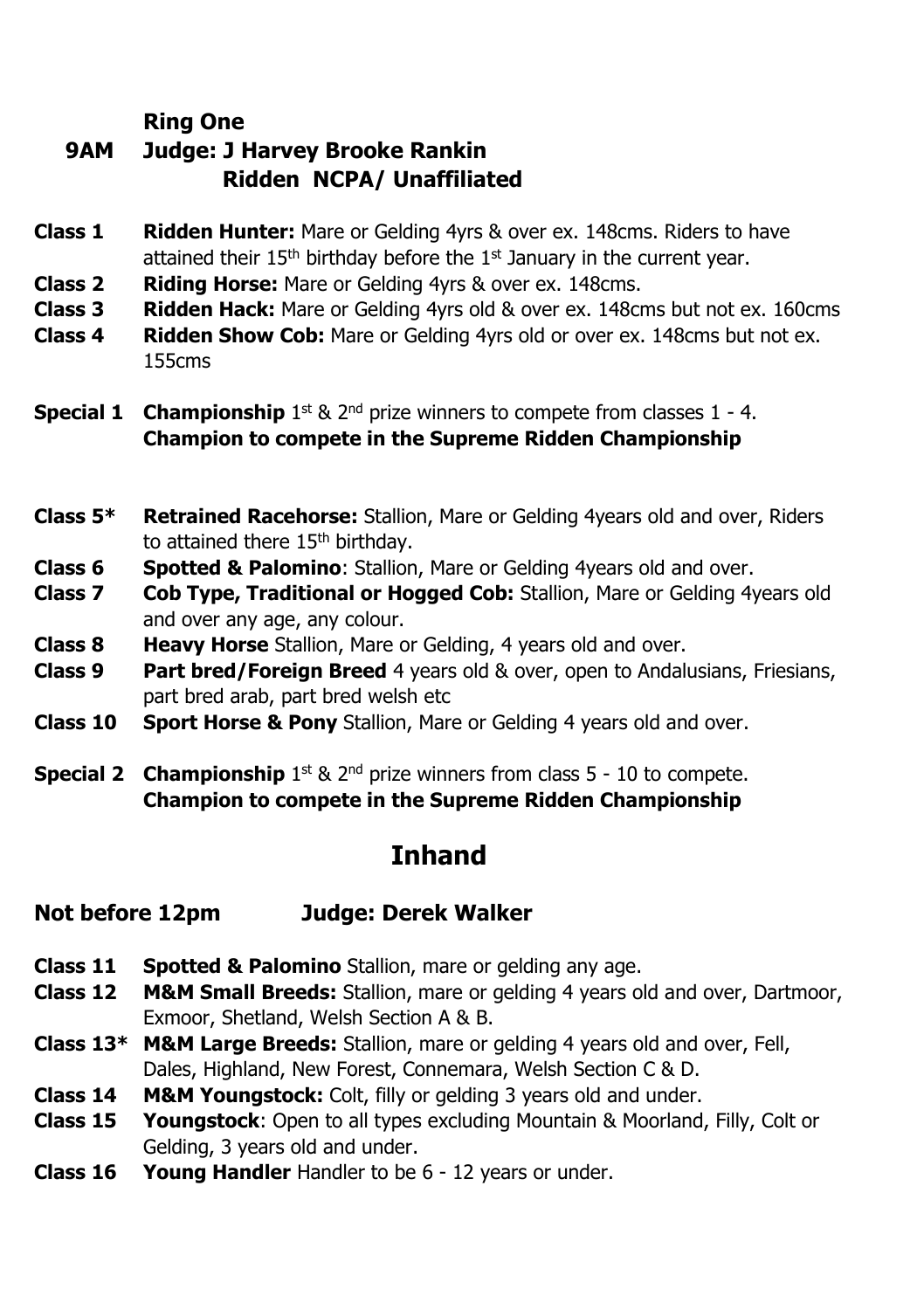- **Class 17 Heavy Horse** Stallion, Mare or Gelding, any age
- **Class 18r Hunter Pony/Riding Pony:** Stallion, Mare or Gelding, any age.
- **Class 19 Hunter/Riding Horse/Hack/Sports Horse:** Stallion, Mare or Gelding, any age.
- **Class 20 Veteran Horse or Pony:** Stallion, Mare or Gelding, 15 years and over.
- **Class 21 Part Bred/Foreign Breed:** Stallion, Mare or Gelding, any age, andalusians part bred arab, part bred welsh etc
- **Class 22 Amateur Handler** An Amateur Handler is a handler who for showing purposes HAS NOT engaged in the training programme for handler/rider/horses/ponies/livery/buying/selling or dealing of horses/ponies as a means of deriving a source of income since 1st August 2015. It is expected that exhibitors will enter into the true spirit of this competition.
- **Class 23 Retrained Racehorse** Retrained ex racehorse, Stallion, Mare or Gelding, any age.
- **Special 3 Championship** 1<sup>st</sup> & 2<sup>nd</sup> prize winners from class 11 23 to compete. **Champion to go forward to the Supreme In Hand Championship**

## **NCPA Registered In-Hand Judge: Derek Walker**

- **Class 24 Non M&M Pony or Light Horse:** any height, age or sex. 1 st prize winner to go forward to the **Supreme In Hand Championship**
- **Class 25 M&M Pony:** any age, height or sex. **1 st prize winner to go forward to the Supreme In Hand Championship**

## **NCPA Registered Ridden**

- **Class 26 Non M&M Pony or Light Horse:** 4 years old & over, stallion, mare or gelding to be shown under saddle. 1 st prize winner to go forward to the **Supreme Ridden Championship**
- **Class 27 M&M Pony:** 4 years old & over, stallion, mare or gelding. To be shown under saddle. 1 st prize winner to go forward to the **Supreme Ridden Championship**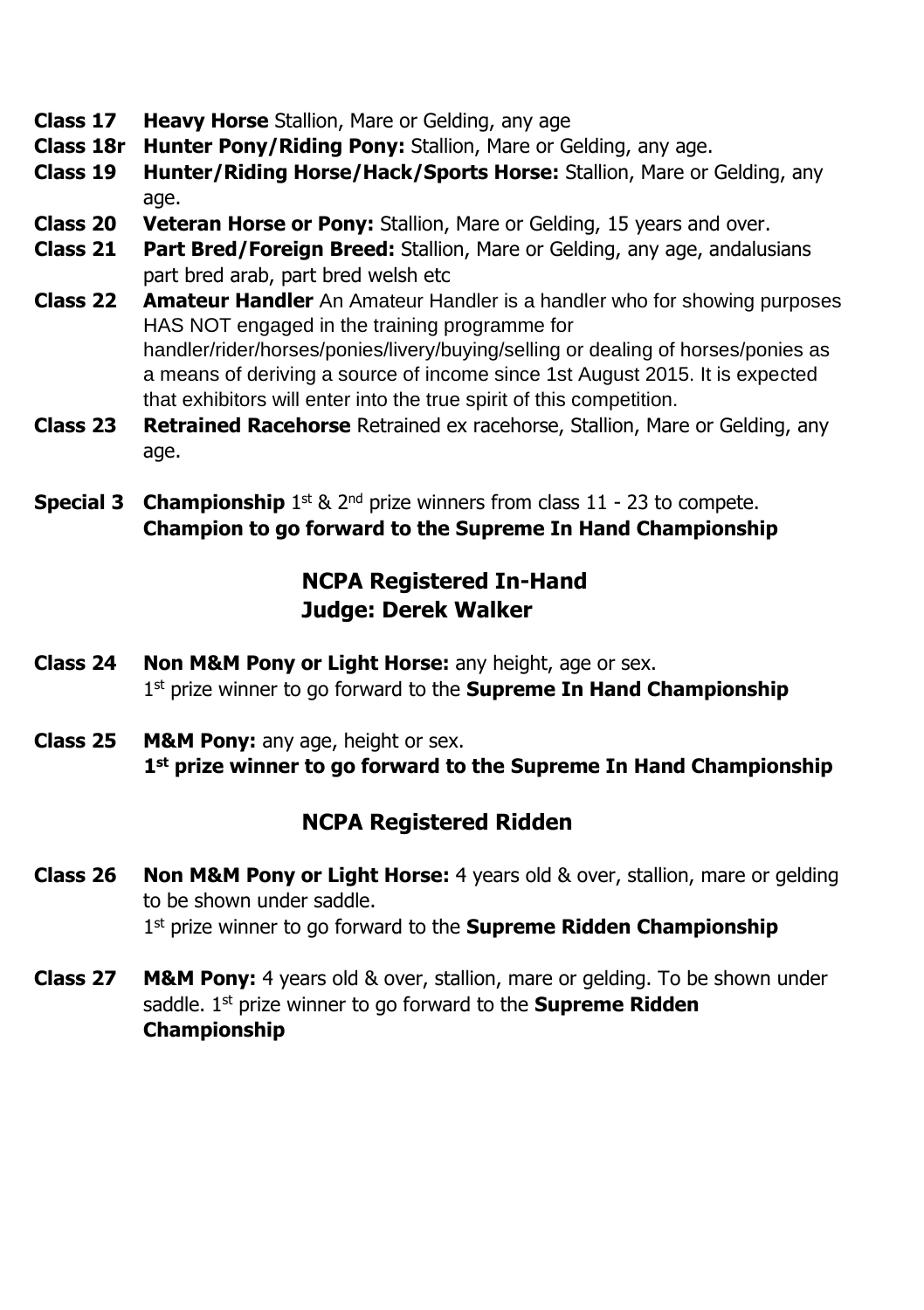| <b>Ring Two</b> | <b>Welsh Section A In-Hand</b>        |
|-----------------|---------------------------------------|
| 9:30 AM         | Judge: Rosie Wilson - Boothsdale stud |

- **Class 28 Yearling Colt**
- **Class 29 Yearling Filly or Gelding**
- **Class 30 Two or Three year old Colt**
- **Class 31 Two or Three year old Filly or Gelding**
- **Class 32 Brood mare, four years old and over with foal at foot**
- **Class 33C Foal, produce of mares from class 32**
- **Class 34 Barren mare or gelding, four years old and over**
- **Class 35 Stallion, four years old and over**
- **Special 4 Youngstock Championship** 1st & 2<sup>nd</sup> prize-winners from classes 28 31
- **Special 5 Championship** 1<sup>st</sup> & 2<sup>nd</sup> prize-winners to compete. WPCS Bronze Medal. **Champion to compete in the Supreme In Hand Championship**

This Section is a qualifier for **The National Welsh Championship Show 2022 - National Section A In-Hand Championship** sponsored by Greenlands Insurance Services Ltd. The **Section Champion, Reserve** & **Youngstock Champion** (not already qualified) qualify to enter.

#### **Welsh Section B In-Hand NB 10:30 AM Judge: Vicky Stephens – Annandale Stud**

- **Class 36C Yearling Colt**
- **Class 37 Yearling Filly or Gelding**
- **Class 38 Two or Three year old Colt**
- **Class 39 Two or Three year old Filly or Gelding**
- **Class 40 Brood mare, four years old and over with foal at foot**
- **Class 41 Foal, produce of mares from class 40**
- **Class 42 Barren mare or gelding, four years old and over**
- **Class 43 Stallion, four years old and over**

**Special 6 Youngstock Championship** 1st & 2<sup>nd</sup> prize-winners from classes 36 – 39

**Special 7 Championship** 1<sup>st</sup> & 2<sup>nd</sup> prize-winners to compete. WPCS Bronze Medal. **Champion to compete in the Supreme In Hand Championship**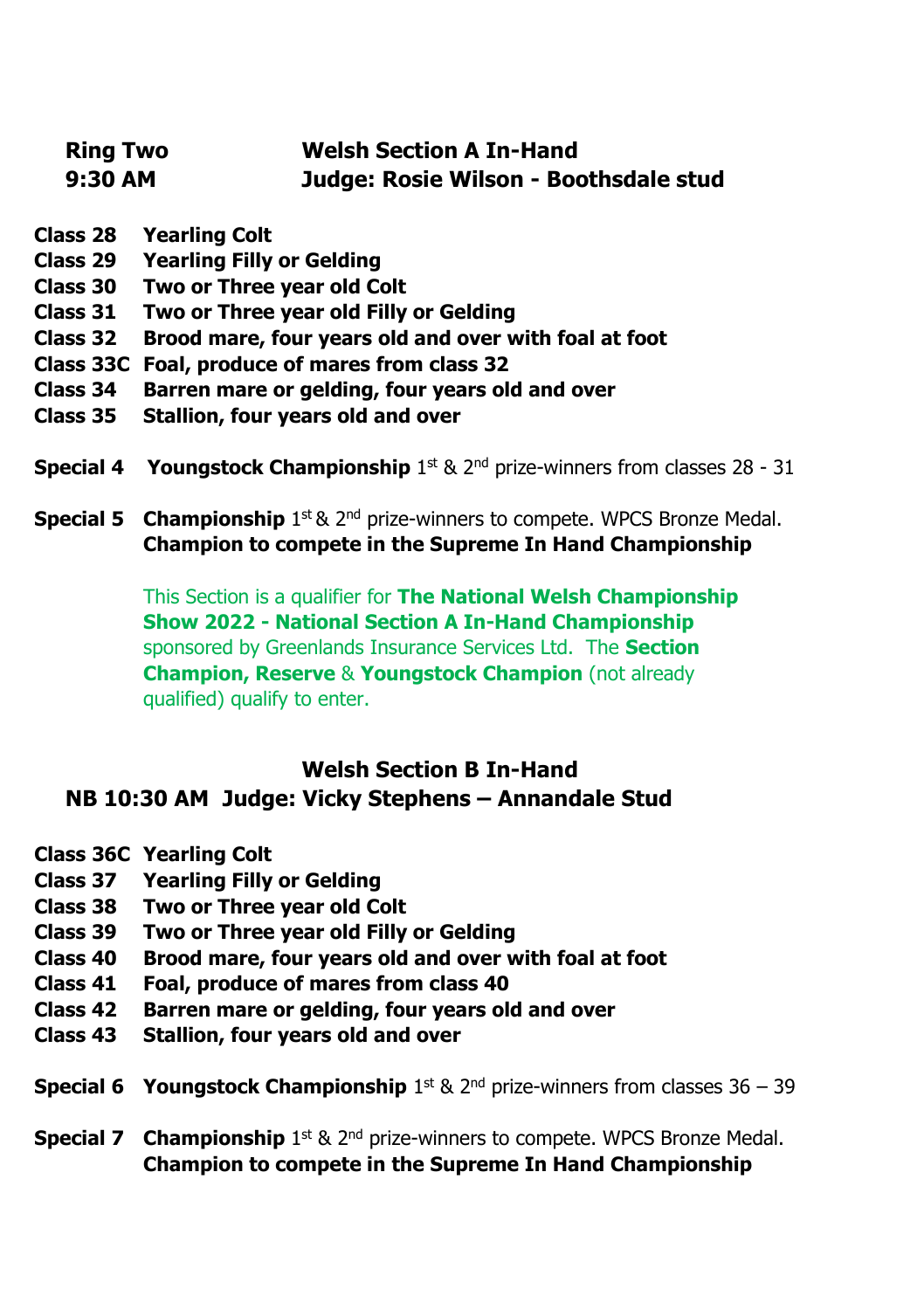This Section is a qualifier for **The National Welsh Championship Show 2022 - National Section B In-Hand Championship** sponsored by Greenlands Insurance Services Ltd. The **Section Champion, Reserve** & **Youngstock Champion** (not already qualified) qualify to enter.

#### **Welsh Section C In-Hand NB 12 PM Judge: L Shaw – Deoniaeth Stud**

- **Class 44 Yearling Colt**
- **Class 45 Yearling Filly or Gelding**
- **Class 46C Two or Three year old Colt**
- **Class 47 Two or Three year old Filly or Gelding**
- **Class 48 Brood mare, four years old and over with foal at foot**
- **Class 49 Foal, produce of mares from class 48**
- **Class 50 Barren mare or gelding, four years old and over**
- **Class 51 Stallion, four years old and over**
- **Special 8 Youngstock Championship** 1st & 2<sup>nd</sup> prize-winners from classes 44 47

**Special 9 Championship** 1<sup>st</sup> & 2<sup>nd</sup> prize-winners to compete. **Champion to compete in the Supreme In Hand Championship**

## **Welsh Section D In-Hand Judge: L Shaw – Deoniaeth Stud**

- **Class 52 Yearling Colt**
- **Class 53 Yearling Filly or Gelding**
- **Class 54 Two or Three year old Colt**
- **Class 55 Two or Three year old Filly or Gelding**
- **Class 56C Brood mare, four years old and over with foal at foot**
- **Class 57 Foal, produce of mares from class 56c**
- **Class 58 Barren mare or gelding, four years old and over**
- **Class 59 Stallion, four years old and over**

**Special 10 Youngstock Championship** 1st & 2<sup>nd</sup> prize-winners from classes 52 - 55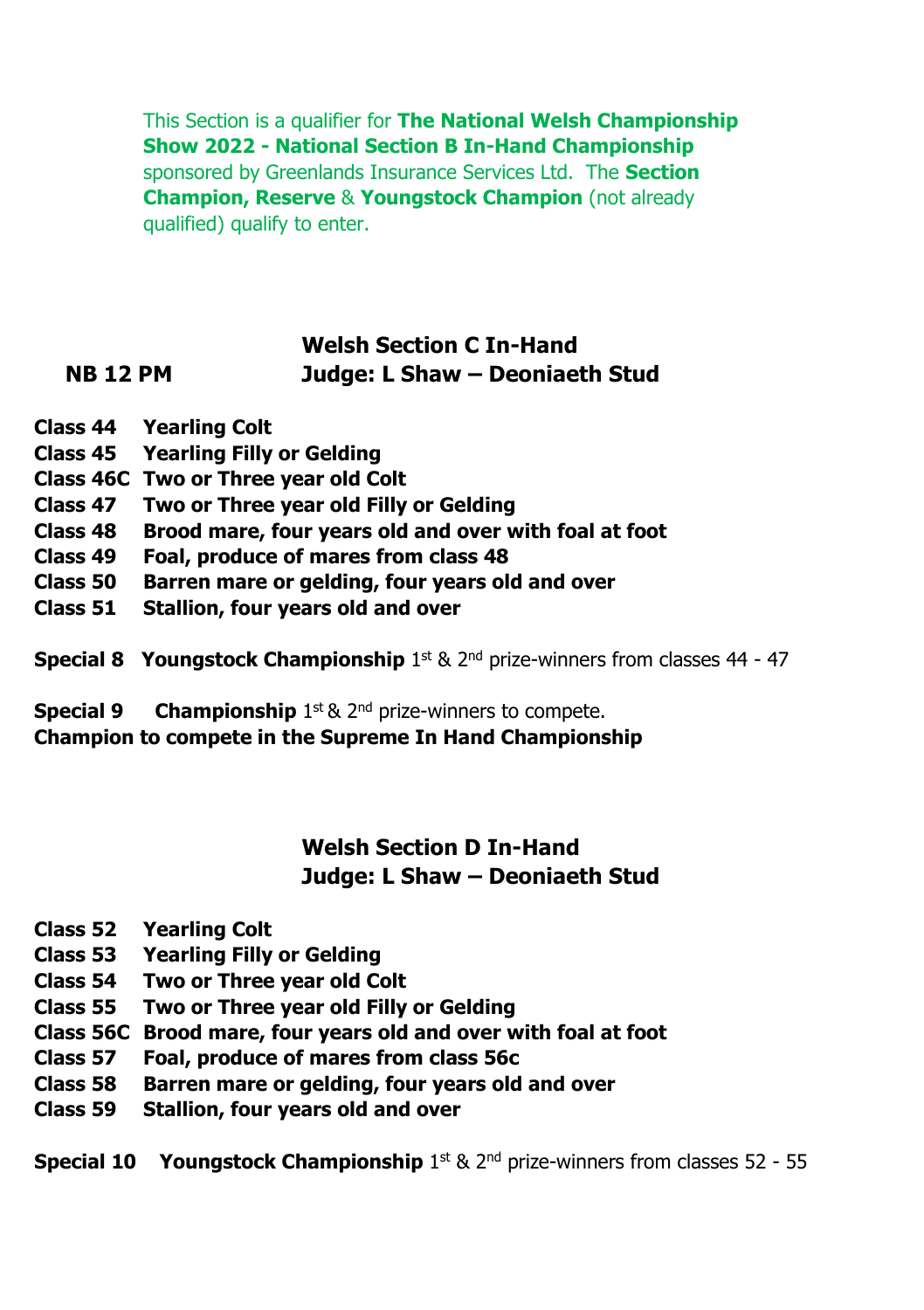**Special 11 Championship** 1<sup>st</sup> & 2<sup>nd</sup> prize-winners to compete. **Champion to compete in the Supreme In Hand Championship Welsh Supreme Championship will take place on completion of special 11 Welsh Gelding Championship will take staright after the welsh supreme championchip** 

**Ring Three**

## **CHAPS Ridden & In Hand 9:30 AM Judge: Derek Walker**

#### **In Hand**

- **Class 60r CHAPS (UK) Native Traditional Cob/ Show Cob type:** Any age, any height. No foals.
- **Class 61 CHAPS (UK) Non Native:** any age, any height. No foals.
- **Class 62 CHAPS (UK) Open Youngstock:** 1, 2 & 3 year old.
- **Special 12 Championship** 1<sup>st</sup> and 2<sup>nd</sup> prize-winners from classes 60 62 to compete. Champion to go forward to the **Supreme In-Hand Championship**

#### **Ridden**

- **Class 63\* CHAPS (UK) Ridden Non Native:** any height. 4 years old and over
- **Class 64 CHAPS (UK) Ridden Native Cob/Traditional Show Cob Type:** any height. 4 years old and over
- **Class 65 CHAPS (UK) Lead Rein:** riders 3 8yrs, ponies not to ex 122cms.
- **Class 66 CHAPS (UK) First Ridden:** riders 10yrs and under, ponies not to ex 128cms.
- **Class 67 CHAPS (UK) Ridden Novice Horse:** Exceeding 153cm
- **Class 68 CHAPS (UK) Ridden Novice Pony:** Not exceeding 153cm
- **Special 13 Championship** 1<sup>st</sup> and 2<sup>nd</sup> prize-winners from class 63 68 to compete. Champion to go forward to the **Supreme Ridden Championship**

## **Judge Derek Walker**

#### **Miniature horse & Shetland In-hand**

- **Class 69 Miniature horse Youngstock:** 1,2,3 year olds, 34 inches and under
- **Class 70 Miniature horse:** Any Age, 34 inches and under
- **Class 71 Shetland Pony Youngstock:** 1,2,3 year olds
- **Class 72 Shetland Pony**: Any Age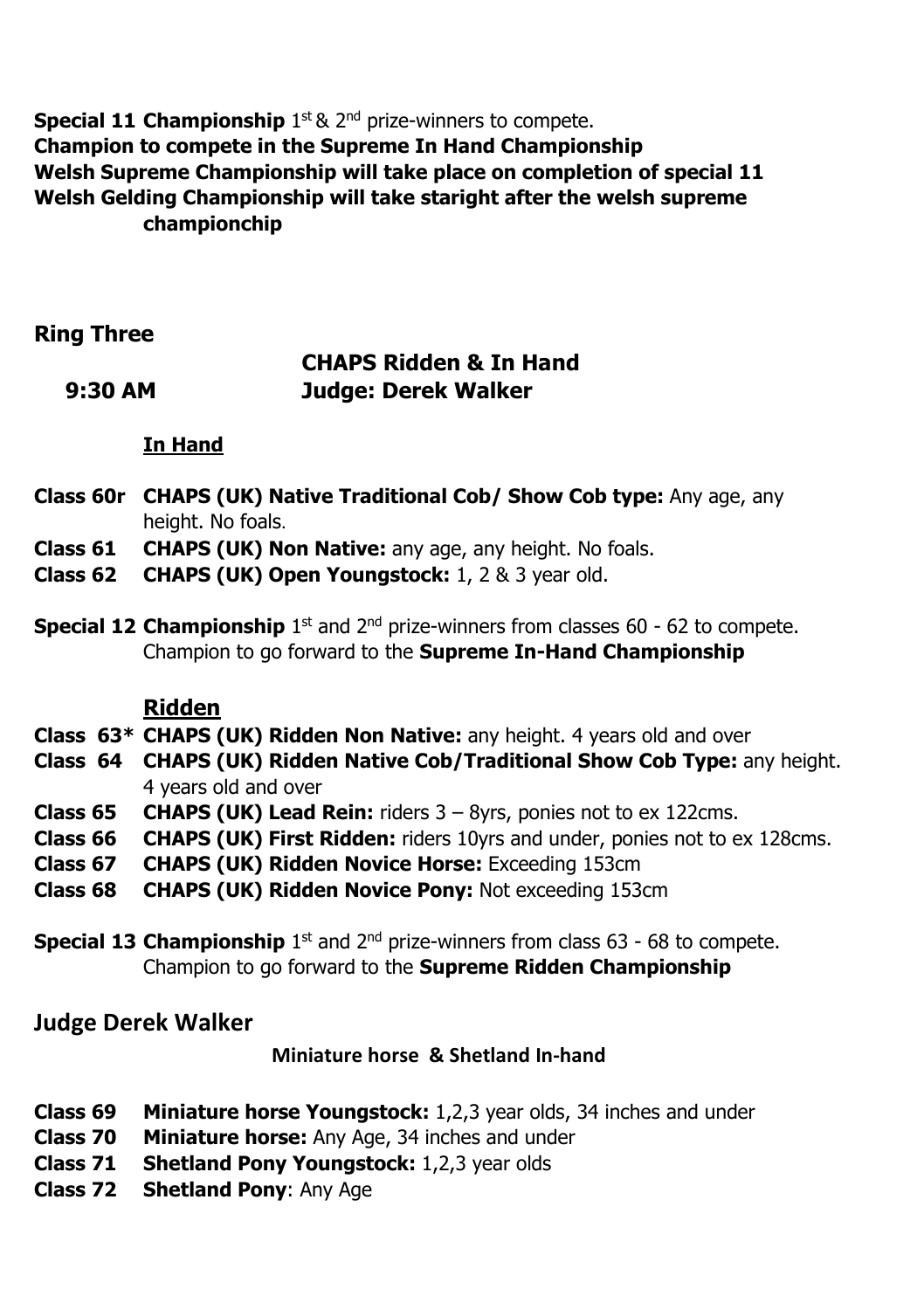#### **Class 73 Coloured Shetland or Miniature horse:** any age

**Special 14 Championship** 1<sup>st</sup> and 2<sup>nd</sup> prize-winners from class 69 - 73 to compete. Champion to go forward to the **Supreme Ridden Championship**

#### **Ridden Judge J Harvey Brooke Rankin**

#### **NB 12 PM**

- **Class 74 Show Pony:** Mare or Gelding, 4 years old and over not exceeding 148cm.
- **Class 75 Show hunter pony:** Mare or Gelding, 4 years old and over not exceeding 153cm
- **Class 76 Walk & Trot:** Mare or Geldings, riders any age. Walk & Trot only. To be entered in the nature to which it's intended for novice riders.
- **Class 77 Amateur Rider:** An Amateur Rider is a handler who for showing purposes HAS NOT engaged in the training programme for handler/rider/horses/ponies/livery/buying/selling or dealing of horses/ponies as a means of deriving a source of income since 1st August 2015. It is expected that exhibitors will enter into the true spirit of this competition.
- **Class 78 Novice horse:** 4 years old and over, over 153cms, any type
- **Class 79 Novice Pony:** 4 years old and over, under 153cms, any type
- **Class 80 Lead Rein Plaited Pony:** 4 years old and over, not exceeding 122cms, any type, riders 3 – 8yrs
- **Class 81 Lead Rein Mountian & Moorland:** 4 years old and over, not exceeding 122cms, any type, riders  $3 - 8y$ rs
- **Class 82 First Ridden:** 4 years old and over, not exceeding 128cm
- **Class 83 Side Saddle** 4 years old and over, Stallion, Mare or Gelding, any type
- **Class 84 Veteran horse or pony** 15 years old or over Stallion, Mare or Gelding, any type
- **Special 15 Championship** 1<sup>st</sup> and 2<sup>nd</sup> prize-winners from class 74 81 to compete. Champion to go forward to the **Supreme In hand Championship**
- **Class 85 NCPA TOPLINE HORSEBOXES: Junior Ridden Mountain and Moorland** reg purebred, 4 years old and over, Dartmoor, Exmoor, Shetland, Welsh Sec A & B, Riders not to have attained  $14<sup>th</sup>$  birthday by the  $1<sup>st</sup>$  of January in the current year
- **Class 86 NCPA TOPLINE HORSEBOXES: Junior Ridden Mountain and Moorland** reg purebred, 4 years old and over, Highland, Fell, Dales, New Forest, Connemara, Welsh Sec C & D, Riders not to have attained  $18<sup>th</sup>$  birthday by the  $1<sup>st</sup>$  of January in the current year
- **Class 88 Ridden Mountain and Moorland Large Breed:** reg purebred, 4 years old and over, Highland, Fell, Dales, New Forest, Connemara, Welsh Sec C & D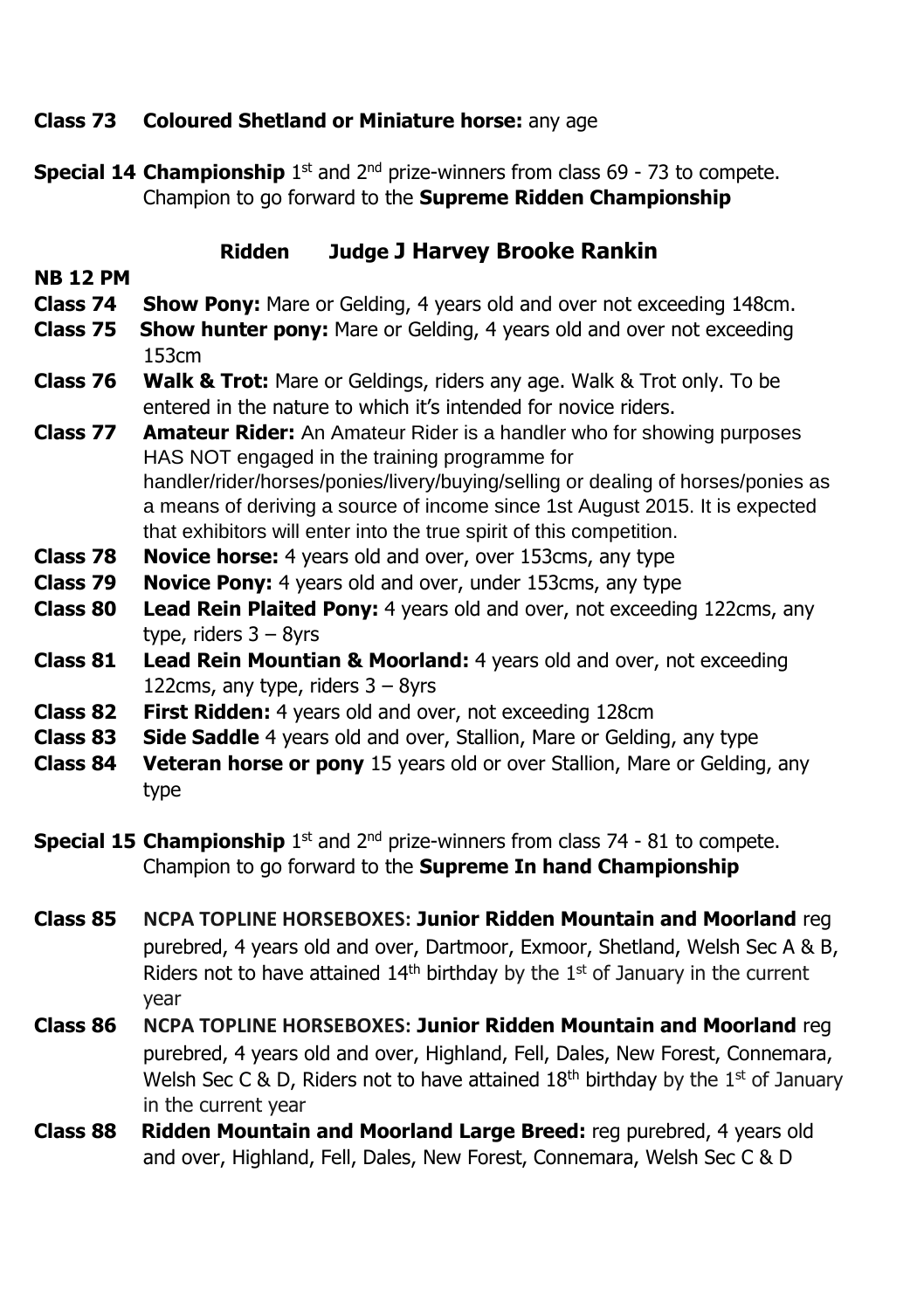- **Class 89 Ridden Mountain and Moorland Small Breed:** reg purebred, 4 years old and over, Dartmoor, Exmoor, Shetland, Welsh Sec A & B
- **Special 16 Championship** 1<sup>st</sup> and 2<sup>nd</sup> prize-winners from class 85 90 to compete. Champion to go forward to the **Supreme Ridden Championship**

# **Supreme Championships**

# **Welsh In Hand Supreme Championship**

All A, B, C & D Champions to compete Will be run on completion of the section D championship

# **In Hand Supreme Championship**

All champions, plus eligible  $1<sup>st</sup>$  prize-winners to compete Supreme Champion and Reserve Champion will qualify for the final of the President's Cup, to be held at Pony of the year show. To take place in Ring One after the completion of all In Hand Classes.

# **Ridden Supreme Championship**

All ridden champions, plus eligible  $1<sup>st</sup>$  prize-winners to compete. Supreme and Reserve Champion to qualify for the final of the Chairman's Cup, to be held at Pony of the year show.

# **Entry Fees & Prize Money**

# **Members £12.00 Non Members £15.00**

**Supreme Champions £30 prize money Reserve supreme champions £15 Entries close: 1 ST jULY No welsh medal entries on the day** 

# **Entries on the day: £20.00**